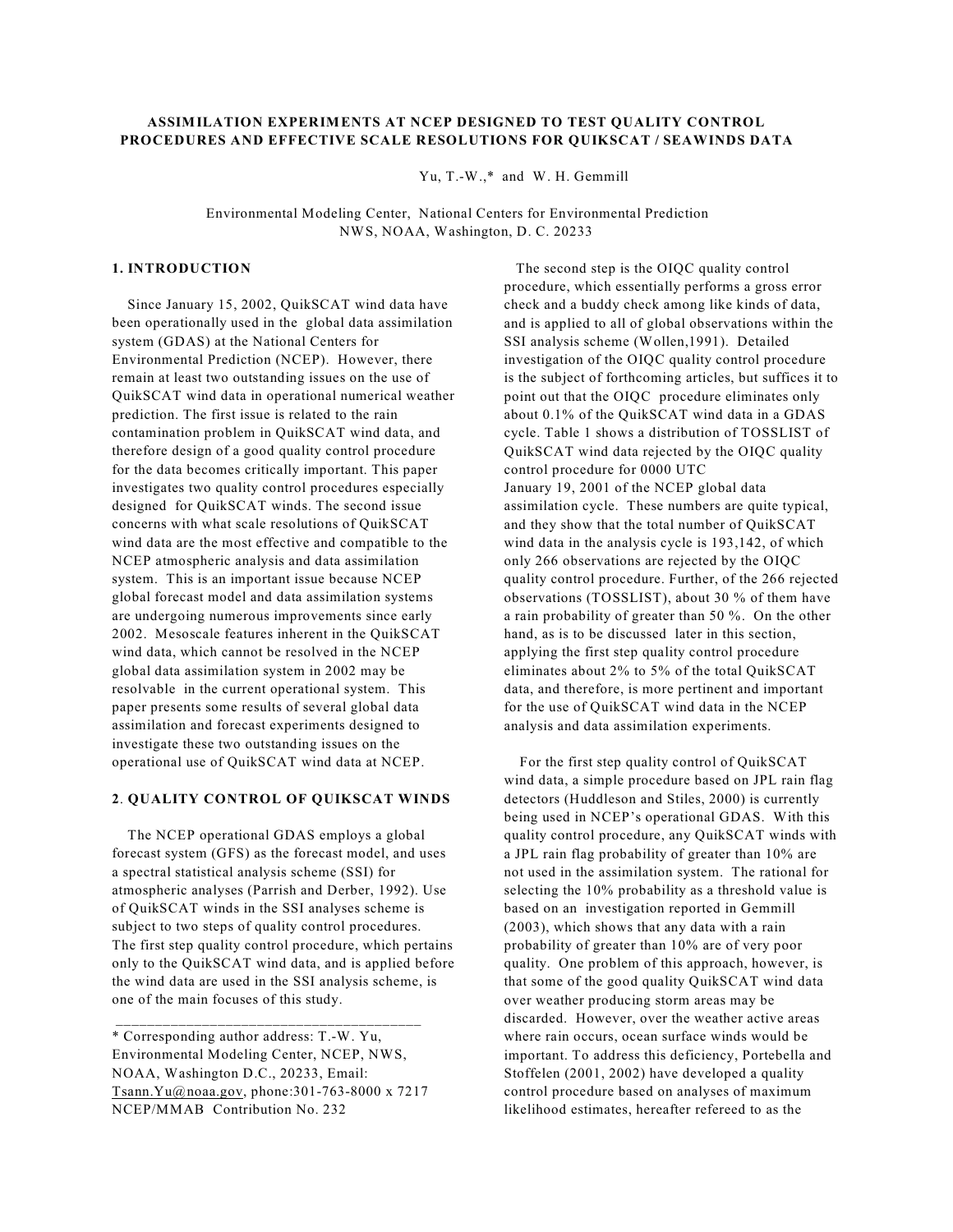KNMI\_QC procedure, which is capable of differentiating good from bad quality data, especially over the rainy storm areas of the oceans.

 For this study, a new quality control procedure designed for QuikSCAT winds is investigated, following the recommendations reported in Portabella and Stoffelen (2002). This procedure uses the KNMI\_QC procedure over the sweet spot region, and a combined JPL\_QC and KNMI\_QC procedures over the nadir region of the satellite swath. Table 2 shows typical rejection statistics from the two quality control procedures for two days of NCEP GDAS runs during January 28 and 29, 2003. From Table 2, one can see that applying the JPL\_QC procedure rejects about 5% of the total data points, while applying the new quality control procedure rejects about 2% of the total data points. Thus, many more good QuikSCAT wind data were presumably kept by the new quality control procedure over the storm areas, thereby useful for improving the atmospheric analyses. These good quality QuikSCAT winds over the storm areas of the oceans would presumably be eliminated by the JPL\_QC procedure otherwise.

 To investigate this new quality control procedure for assimilating the QuikSCAT wind data, a global data assimilation experiment was recently conducted using the NCEP operational GDAS (T254,L64). The experiment started on April 8, 2003, and ending on May 31, 2003 for a period of 53 days. Preliminary results, based on the anomaly correlations and RMS errors of heights and winds at 1000 mb, 850 mb, 500 mb, and 200 mb, show that one the average, applying this new quality control procedure to the QuikSCAT data in the assimilation leads to a small improvement in the short range height and wind fields forecasts as compared to those from the control experiment which uses JPL\_ QC procedure for QuikSCAT wind data. Though the overall statistics do not show a large improvement using this new quality control procedure in the assimilation experiment, one would expect that for some special synoptic cases where QuikSCAT wind data kept by the new quality control procedure over storm and rainy areas will contribute to a large significant improvement in the analyses as well as forecasts. Details of case studies are under investigation, and the results together with those of anomaly and RMS statistics from the assimilation and forecast experiments will be presented at the conference.

## **3. EFFECTIVE SCALES OF QUIKSCAT WIND DATA RESOLUTION**

 The full horizontal spatial resolution of the QuikSCAT wind data is 25 km, and within a  $+/- 3$ hours window of a synoptic analysis cycle, there can be as many as 140,000 to 200,000 observations (see Table 2). Earlier assimilation and forecast experiments conducted at NCEP and other operational centers such as NASA and ECMWF, showed that use of the full resolution data did not lead to any significant impact. However, further assimilation results at NCEP show that use of the coarser resolution QuikSCAT wind data did indeed lead to a positive impact on heights and winds forecasts over the Northern and Southern Hemispheres, as well as over the tropics (see Yu, 2003). Thus, NCEP implemented QuikSCAT winds of one degree by one degree longitude-latitude grid superobed resolution in its operational GDAS in January 15, 2002. The number of QuikSCAT winds after the one degree superobing process is less than 10,000, and amounts to about 6.25% of total numbers from the full resolution (25 km) data shown in Table 2. Using the one degree longitude-latitude grid box superobed data results in a coarser horizontal resolution of equivalent to about 100 km, and that is compatible to that of the analysis and GFS model resolution, which had a lower resolution (T172, L42) at that time. The disadvantage of using the coarser resolution data is that mesoscale features associated with the QuikSCAT wind data are filtered out in the superobing process, and therefore they are not contribute to improve the initial atmospheric analyses for numerical weather prediction.

 In October, 2002, a higher resolution global forecast model (T254, L64) with improved model physics in convection was implemented at NCEP. This corresponds to a horizontal resolution of the analysis and forecast model of about 70 km. In view of this improvement in the horizontal resolution, a parallel assimilation experiment was conducted in January 2003 to test higher resolution ( in half degree longitude-latitude superobed grid box) QuikSCAT winds .in NCEP GDAS. The number of QuikSCAT wind data in half degree superobed resolution amounts to about 40,000, and is about 25% of the total numbers shown in Table 2. The assimilation results showed a further improvement in the forecasts of wind and mass fields in the tropics. Hence, the half degree longitude-latitude superobed QuikSCAT wind data were implemented at NCEP GDAS on March 11, 2003.

 Most recently, in anticipation to the arrival of ADEO-II SeaWinds data (12 km spatial resolution),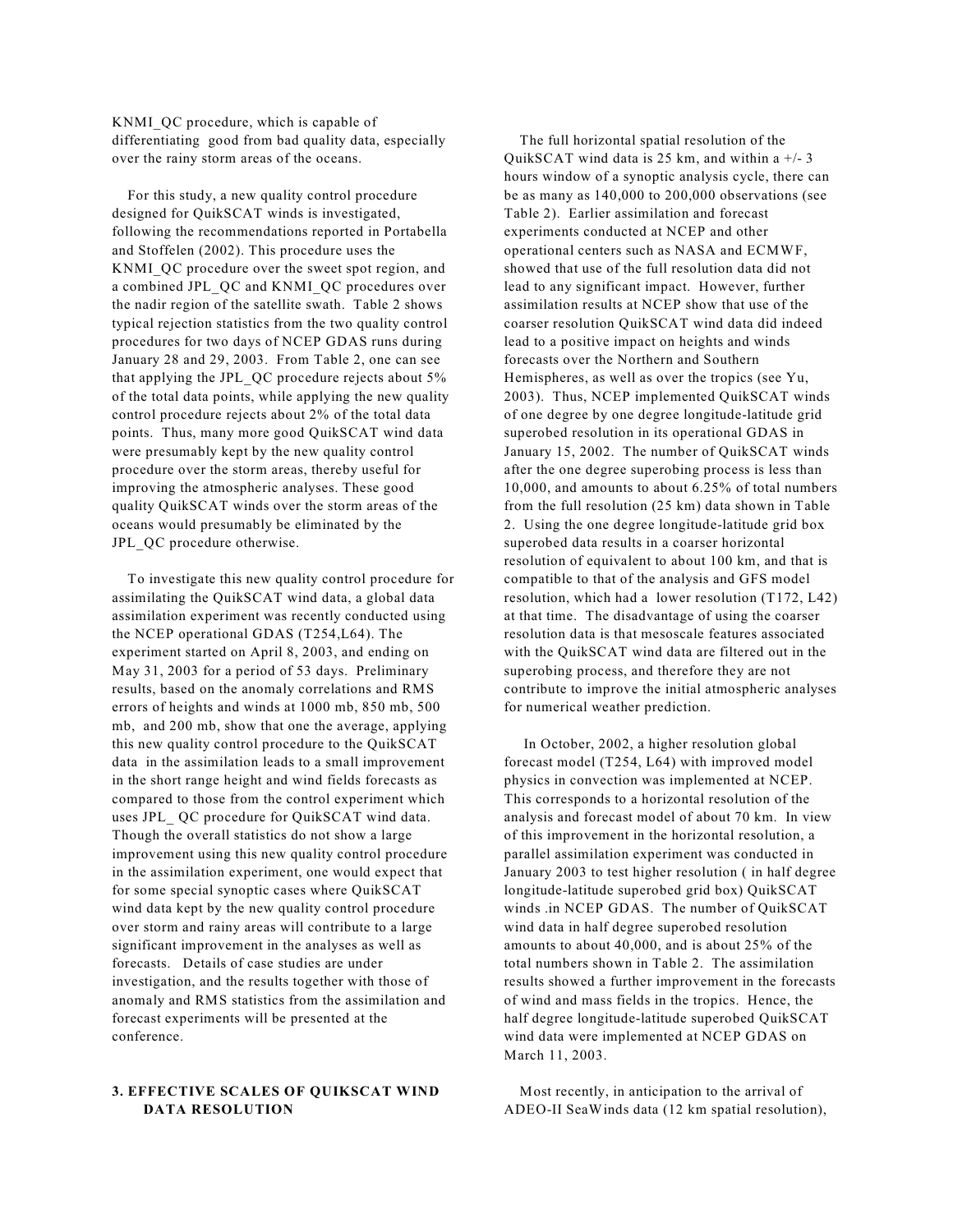another data assimilation experiment was conducted using the full resolution (25 km) QuikSCAT wind data at NCEP. Preliminary results show that use of the full resolution QuikSCAT wind data in NCEP GDAS does not lead a significant improvement in the forecasts. This suggests that scales of resolution associated with the data may not be compatible with the current operational SSI analysis resolution, and as such any finer scales features contained in the full resolution QuikSCAT winds are not useful to the initial analyses. Details of the results of these assimilation and forecast experiments are under investigation, and will be discussed in the conference.

#### **4. SUMMARY**

 QuikSCAT wind data have been used operationally in the NCEP global data assimilation system since January 2002. However, there remain a number of problems on the use of the remotely sensed satellite ocean surface wind data in numerical weather prediction. These problems include the directional ambiguity associated with scatterometer winds in general, and the rain contamination problem, together with effective scales of resolution for the QuikSCAT winds in particular. In view of the fact that over the global oceans there are relatively very few ship and buoy observations, these QuikSCAT surface wind data are very most important for numerical weather prediction.

 This paper discusses preliminary results of several data assimilation and forecast experiments at NCEP designed to resolve the two outstanding issues on the use of QuikSCAT wind data for numerical weather prediction. On the issue of quality control for handling rain contaminated QuikSCAT wind data, assimilation and forecast results show that the new QC procedure based on a combined JPL\_QC and KNMI\_QC method is promising. This new quality control procedure allows more useful data over the storm areas to improve the initial analyses, thereby improving short range numerical weather forecasts. On the issue of effective scales of QuikSCAT wind data resolution, assimilation and forecast results show that with the current SSI analysis scheme being limited to about 60 km horizontal resolution, use of QuikSCAT winds with a half degree superobed resolution (about 50 km resolution) can be very effective. However, use of the full resolution QuikSCAT wind data (of about 25 km horizontal spatial resolution ) in GDAS does not lead to a significant improvement in the forecasts. This scale resolution issue associated with QuikSCAT and AEDO-II SeaWinds data should be further

investigated when the NCEP analysis and GFS model resolution is further reduced in the future.

### **REFERENCES**

Gemmill, W. H., 2003: Comparison of rain quality control procedures for "real-time" QuikSCAT wind retrievals, NCEP / MMAB Technical Note, No. 231

Huddleston, J.H., and B. W. Stiles, 2000: A multidimensional histogram rain flagging techniques for SeaWinds on QuikSCAT, IEEE 2000, International Geophysics and Remote Sensing Symposium IGARRS 2000, Honolulu, Hawaii, 3 pp.

Parrish, D., and J.C. Derber, 1992: The National Meteorological Center's spectral statistical interpolation analysis system, *Mon. Wea. Rev*., 120, 1747-1763.

Portabella, M., and A. Stoffelen, 2001: Rain detection and quality control of SeaWinds, J. Atmos. & Oceanic Tech.., 15, 304-313

Portabella, M., and A. Stoffelen, 2002: Quality control and wind retrieval for SeaWinds, Scientific Report WR-2002-01, KNMI, De Bilt, 2002, 125 pp.

.

Woolen, J.-W., 1991: New NMC operational OI quality control, preprint paper presented at the 9<sup>th</sup> Conference on Numerical Weather Prediction of the American Meteorological Society, Denver, Colorado, pp. 24-27

Yu, T. -W., 2003: Operational use of QuikSCAT winds in NCEP GDAS, preprint papser presented at the 12<sup>th</sup> Conference on Satellite Meteorology and Oceanography, Long Beach, CA, Feb. 9-13, 2003.